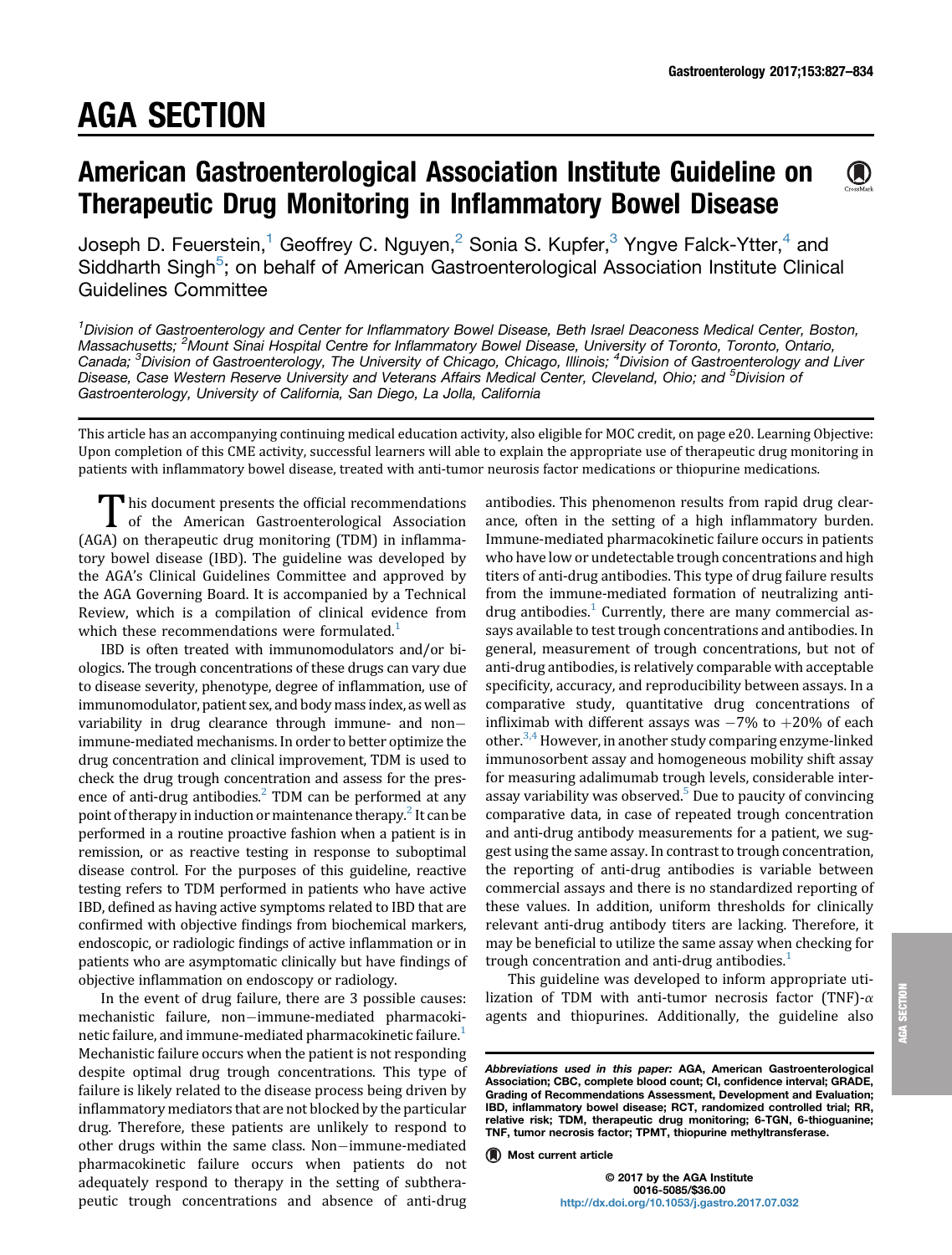sought to determine the role of testing the genetic or enzymatic activity of thiopurine methyltransferase (TPMT) before starting a thiopurine. Due to a paucity of data at the time of publication, this guideline does not address the role of TDM in patients treated with vedolizumab or ustekinumab.

The AGA process for developing clinical practice guidelines follows the standards set by the Institute of Medicine.<sup>6</sup> This process is described in more detail elsewhere and was used in developing the Technical Review and the guideline.<sup>7</sup> The GRADE (Grading of Recommendations Assessment, Development and Evaluation) framework was used to evaluate the certainty of the evidence and grade the strength of the recommendations.<sup>[7](#page-6-0)</sup> Understanding of this guideline and the evidence supporting the recommendations will be enhanced by reading the Technical Review.<sup>1</sup> The guideline panel and the authors of the Technical Review met face-to-face on February 26, 2017 to discuss the findings from the Technical Review. The guideline authors subsequently formulated the recommendations. Although quality of evidence (Table 1) was a key factor in determining the strength of the recommendation [\(Table 2](#page-2-0)), the panel also assessed the balance between benefit and harm of interventions, patients' values and preferences, and resource utilization. While cost is usually factored into the recommendation, in this situation it was not feasible to accurately assess cost-effectiveness, given the variable costs of the commercial trough concentration and antibody testing assays throughout the United States and internationally. The recommendations, quality of evidence, and strength of the recommendations are summarized in [Table 3](#page-2-0).

Recommendation: In adults with active IBD treated with anti-TNF agents, the AGA suggests reactive therapeutic drug monitoring to guide treatment changes. Conditional recommendation, very low quality of evidence.

Comment: [Table 4](#page-3-0) summarizes suggested trough concentration for anti-TNF therapy, for patients with active IBD on maintenance therapy. Of note, there may be a small subset of patients who may still respond by targeting higher target concentrations. Optimal trough concentrations for induction therapy are uncertain.

Table 1. Grading of Recommendations Assessment, Development, and Evaluation Definitions of Quality/ Certainty of the Evidence

| Grade    | Definition                                                                                                                                                                                                |
|----------|-----------------------------------------------------------------------------------------------------------------------------------------------------------------------------------------------------------|
| High     | We are very confident that the true effect lies close<br>to that of the estimate of the effect.                                                                                                           |
|          | Moderate We are moderately confident in the effect estimate.<br>The true effect is likely to be close to the estimate of<br>the effect, but there is a possibility that it is<br>substantially different. |
| Low      | Our confidence in the effect estimate is limited. The true<br>effect may be substantially different from the estimate<br>of the effect.                                                                   |
| Very low | We have very little confidence in the effect estimate. The<br>true effect is likely to be substantially different from<br>the estimate of effect.                                                         |

The guideline panel conditionally recommends in favor of using reactive TDM in patients with active IBD to help guide treatment changes. To answer this question, there was 1 randomized control trial (RCT) and 3 observational studies of patients with IBD who were receiving maintenance therapy with anti-TNF. $8-11$  $8-11$  The RCT included 69 patients on maintenance therapy with infliximab who developed active Crohn's disease symptoms and were randomized to TDM-guided treatment changes vs empiric dose escalation. $8$  A significant limitation of this study was an infliximab trough  $> 0.5 \mu$ g/mL was considered optimal. Patients with a trough  $> 0.5 \mu$ g/mL were deemed to have mechanistic drug failure and switched to an alternative non $-TNF$ -based therapy (76% of patients). However, this trough concentration is considerably lower than the trough level of  $\geq$  5  $\mu$ g/mL that is supported by the current evidence [\(Table 4\)](#page-3-0). $^{1,8}$  On intention-to-treat analysis at 12 weeks, there was no significant difference in achieving remission between the 2 strategies (relative risk [RR], 0.78; 95% confidence interval [CI],  $0.40-1.51$ . When pooling the 3 observational studies together, only 30% (139 of 464) were considered mechanistic failures (adequate trough), likely related to the higher target trough concentrations of  $2.0-3.8$  $\mu$ g/mL for infliximab and an adalimumab trough of 4.5–4.9  $\mu$ g/mL.<sup>[9](#page-6-0)–[11](#page-6-0)</sup> Similar to the RCT, 19% (90 of 464) were deemed to have immune-mediated pharmacokinetic failure with subtherapeutic trough concentration and presence of anti-drug antibodies. However, in contrast to the 4% of patients in the RCT,  $51\%$  (235 of 464) were deemed to have non-immunemediated pharmacokinetic failure with subtherapeutic trough levels but no anti-drug antibodies. $9-11$  $9-11$  $9-11$  In pooling 2 of the studies retroactively, 45% of patients responded to empiric dose escalation.<sup>9,10</sup> On retrospectively applying TDM, 82% of patients with a subtherapeutic trough and no anti-drug antibodies would have responded to dose escalation (RR, 1.71; 95% CI,  $1.39-2.11$ ), while only 8% of patients with low or undetectable trough in the presence of anti-drug antibodies would have responded (RR, 0.26; 95% CI, 0.08–0.86).<sup>9,10</sup>

The quality of evidence of the RCT was downgraded to very low due to a high risk of bias from a high degree of nonadherence to the protocol, indirectness resulting from the low therapeutic trough level utilized ( $\geq$ 0.5  $\mu$ g/mL), and imprecision. Similarly, the observational studies were considered very low quality from the risk of bias related to study design and imprecision.<sup>[1](#page-6-0)</sup>

There are several issues that remain unresolved even after assessing the evidence. The best-available evidence did not address the optimal timing for measuring trough concentrations. In most cases, the panel recommends that a trough level for infliximab or adalimumab be drawn as close to the next dose as possible (ie, within 24 hours). Additionally, while the drug trough concentration is consistent across different commercial assays, assays for anti-drug antibodies are not readily comparable with each other. $<sup>1</sup>$  $<sup>1</sup>$  $<sup>1</sup>$ </sup>

When anti-drug antibodies are detected, it is unclear what antibody level is clinically meaningful. Low-titer antibodies may be transient and non-neutralizing, such that shortening the drug-dosing interval and/or escalating the dose may optimize the trough concentration in this setting of low-titer antibodies. In contrast, high-titer anti-drug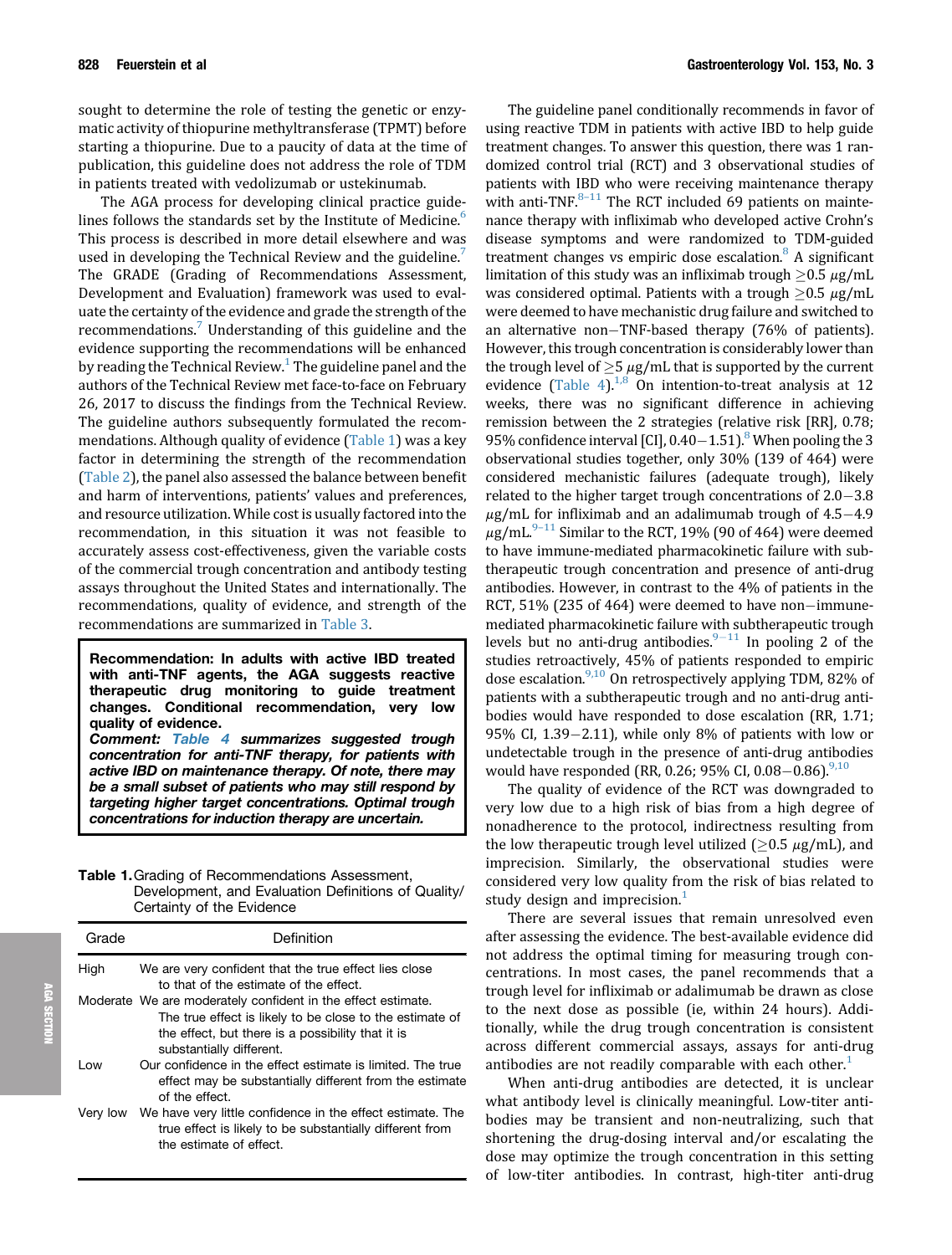<span id="page-2-0"></span>

| Table 2. Grading of Recommendations Assessment, Development, and Evaluation Definitions on Strength of |  |  |
|--------------------------------------------------------------------------------------------------------|--|--|
| Recommendation                                                                                         |  |  |

| Grade             | Wording in the Guideline | For the patient                                                                                                                      | For the clinician                                                                                                                                                                                                                                                                       |
|-------------------|--------------------------|--------------------------------------------------------------------------------------------------------------------------------------|-----------------------------------------------------------------------------------------------------------------------------------------------------------------------------------------------------------------------------------------------------------------------------------------|
| Strong            | "The AGA recommends"     | Most individuals in this<br>situation would<br>want the recommended<br>course of action<br>and only a small<br>proportion would not. | Most individuals should receive the recommended<br>course of action. Formal decision aids are not likely to be<br>needed to help individuals make decisions consistent<br>with their values and preferences.                                                                            |
| Conditional       | "The AGA suggests"       | The majority of individuals<br>in this situation would<br>want the suggested course<br>of action, but many<br>would not.             | Different choices will be appropriate for different patients.<br>Decision aids may well be useful helping individuals<br>making decisions consistent with their values and<br>preferences. Clinicians should expect to spend more<br>time with patients when working toward a decision. |
| No recommendation | "No recommendation"      |                                                                                                                                      | The confidence in the effect estimate is so low that any<br>recommendation is speculative at this time                                                                                                                                                                                  |

antibodies, especially with undetectable trough concentrations, are generally persistent and neutralizing. In this setting, especially with undetectable drug, there may be very limited benefit to attempting dose escalation of the index agent, and switching to a different drug within the same class may be more effective. Unfortunately, current data do not allow us to identify optimal anti-drug antibody cutoffs for high- vs low-titer antibodies, in the current commercially available assays. $<sup>1</sup>$  $<sup>1</sup>$  $<sup>1</sup>$ </sup>

The studies mentioned did not specifically address patients who were in clinical remission but had active disease on endoscopy or imaging. As treatment paradigms shift toward targeting mucosal healing, indirect evidence suggests that using reactive TDM in this situation would be reasonable.<sup>[12](#page-7-0)</sup> However, optimal target trough concentrations for achieving mucosal healing are uncertain and may be higher than those suggested for achieving clinical remission.<sup>[1,12](#page-6-0)</sup>

Importantly, none of the aforementioned studies evaluated the use of reactive TDM during induction therapy. In patients with suboptimal response to induction therapy, the benefit of applying TDM to direct treatment changes vs empiric dose escalation of index therapy is uncertain. Optimal target trough concentrations and timing of achieving maximal effectiveness of anti-TNF agents during induction therapy are unclear; if trough thresholds as suggested for maintenance therapy are applied to the induction phase, it may result in erroneous misclassification of

Table 3.Summary of Recommendations of the American Gastroenterological Association Clinical Guidelines for Therapeutic Drug Monitoring in Inflammatory Bowel Disease

| Statement                                                                                                                                                                                                                                                                                                                                       | Strength of<br>recommendation | Quality of<br>evidence |
|-------------------------------------------------------------------------------------------------------------------------------------------------------------------------------------------------------------------------------------------------------------------------------------------------------------------------------------------------|-------------------------------|------------------------|
| In adults with active IBD treated with anti-TNF agents, the AGA suggests reactive therapeutic drug<br>monitoring to guide treatment changes. Conditional recommendation, very low quality of evidence.                                                                                                                                          | Conditional<br>recommendation | Very low<br>quality    |
| Comment: Table 4 summarizes suggested trough concentration for anti-TNF therapy, for patients with<br>active IBD on maintenance therapy. Of note, there may be a small subset of patients who may still<br>respond by targeting higher target concentrations. Optimal trough concentrations for induction<br>therapy are uncertain.             |                               |                        |
| In adult patients with quiescent IBD treated with anti-TNF agents, the AGA makes no recommendation<br>regarding the use of routine proactive therapeutic drug monitoring.                                                                                                                                                                       | No recommendation             | Knowledge<br>gap       |
| In adult patients with IBD being started on thiopurines, the AGA suggests routine TPMT testing<br>(enzymatic activity or genotype) to guide thiopurine dosing.                                                                                                                                                                                  | Conditional<br>recommendation | Low quality            |
| Comment: Routine laboratory monitoring, including CBC, should be performed, regardless of TPMT<br>testing results.                                                                                                                                                                                                                              |                               |                        |
| In adult patients treated with thiopurines with active IBD or adverse effects thought to be due to<br>thiopurine toxicity, the AGA suggests reactive thiopurine metabolite monitoring to guide treatment<br>changes.                                                                                                                            | Conditional<br>recommendation | Very low<br>quality    |
| Comment: When measuring thiopurine metabolite monitoring in patients with active IBD-related<br>symptoms, we suggest a target 6-thioguanine (6-TGN) cutoff between 230-450 pmol/8 $\times$ 10 <sup>8</sup> RBCs<br>when used as monotherapy; optimal 6-TGN cutoff when thiopurines are used in combination with<br>anti-TNF agents is uncertain |                               |                        |
| In adult patients with quiescent IBD treated with thiopurines, the AGA suggests against routine<br>thiopurine metabolite monitoring.                                                                                                                                                                                                            | Conditional<br>recommendation | Very low<br>quality    |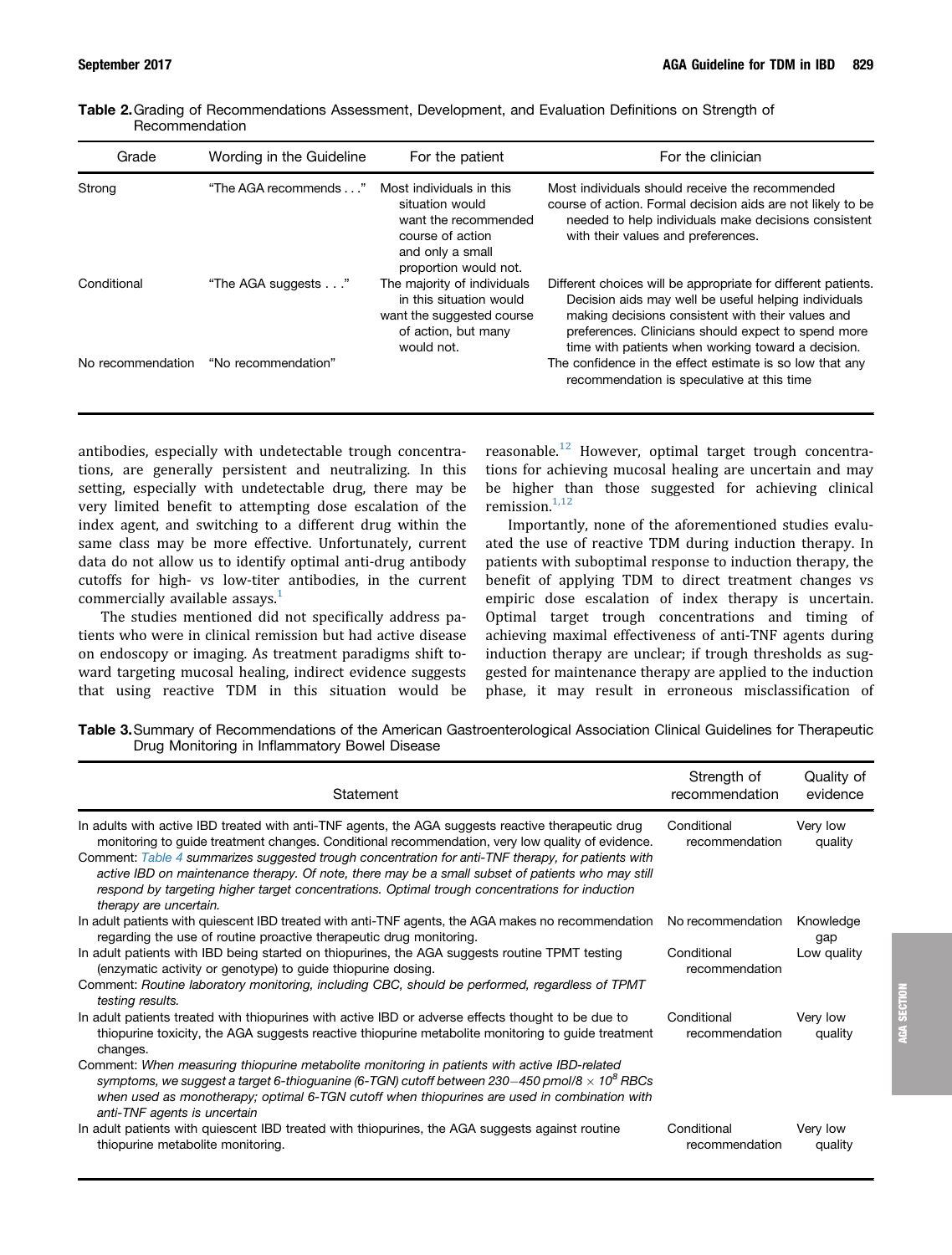<span id="page-3-0"></span>Table 4.Suggested Target Trough Concentrations When Applying Reactive Therapeutic Drug Monitoring in Patients With Active Inflammatory Bowel Disease on Maintenance Therapy With Anti-Tumor Necrosis Factors<sup>a</sup>

| Drug                  | Suggested<br>trough<br>concentration,<br>$\mu$ g/mL | Comments <sup>b</sup>                                                                                                                                                                                                                                                                                                                                                                                                                                                                                                                                                                                                                                                                                                                                                       |
|-----------------------|-----------------------------------------------------|-----------------------------------------------------------------------------------------------------------------------------------------------------------------------------------------------------------------------------------------------------------------------------------------------------------------------------------------------------------------------------------------------------------------------------------------------------------------------------------------------------------------------------------------------------------------------------------------------------------------------------------------------------------------------------------------------------------------------------------------------------------------------------|
| Infliximab            | >5                                                  | Six studies (929 patients) provided data on proportion of patients not in remission above predefined<br>infliximab thresholds (1, 3, 5, 7, and 10 $\mu g/mL$ ). Based on these, proportion of patients not in remission<br>decreased from 25% when using an infliximab threshold of $>1 \mu g/mL$ , to 15% with an infliximab trough<br>concentration of >3 $\mu$ g/mL, to approximately 4% with an infliximab trough concentration of >7 $\mu$ g/mL or<br>$>10 \mu$ g/mL                                                                                                                                                                                                                                                                                                   |
| Adalimumab            | >7.5                                                | Four studies provided data on proportion of patients not in remission above adalimumab trough<br>concentration >5.0 $\pm$ 1 $\mu$ g/mL or 7.5 $\pm$ 1 $\mu$ g/mL. On analysis of different thresholds, proportion of<br>patients not in remission progressively decreased from 17% when using an adalimumab threshold >5.0<br>$\pm$ 1 $\mu$ g/mL, to 10% with an adalimumab trough concentration of >7.5 $\pm$ 1 $\mu$ g/mL.<br>Different studies used different assays, and there are limited data on comparability of trough concentrations<br>identified in different assays for adalimumab<br>It is unclear what proportion of patients on standard (40 mg every other wk) or escalated adalimumab dosing<br>(40 mg every wk) would be able to achieve these thresholds |
| Certolizumab<br>Pegol | >20                                                 | One study provided data from an exposure response pooled analysis from 9 trials. On analysis of different<br>thresholds, proportion of patients not in remission progressively decreased from 42% when using a<br>certerolizumab threshold of $\geq$ 10 $\mu$ g/mL to 26% with a certolizumab trough concentration of $\geq$ 20 $\mu$ g/mL                                                                                                                                                                                                                                                                                                                                                                                                                                  |
| Golimumab             | Unknown                                             | There is a lack of sufficient evidence available to establish a target trough goal                                                                                                                                                                                                                                                                                                                                                                                                                                                                                                                                                                                                                                                                                          |

<sup>a</sup>Studies used to derive different target trough concentrations were cross-sectional studies of patients on maintenance therapy in various stages of remission/response, to identify what proportion of patients were in remission (or not in remission), above and below specific thresholds. They were not specifically designed to evaluate patients who had a secondary loss of response. Details are available in accompanying Technical Review.

patients as having a mechanistic failure, because target trough concentrations are likely higher in this setting. During the induction phase, empiric dose escalation may be a reasonable alternative, unless immune-mediated pharmacokinetic failure is suspected. Therefore, based on the current evidence, the ability to provide guidance regarding reactive testing during induction is unknown.<sup>[1](#page-6-0)</sup>

The target trough concentration is different for each of the biologic agents  $(Table 4)^{1}$  $(Table 4)^{1}$  $(Table 4)^{1}$ . The studies used to derive different target trough concentrations were cross-sectional studies of patients on maintenance therapy in various stages of clinical response or remission<sup>[10,13](#page-6-0)-23</sup>; they were not specifically designed to evaluate patients who had a secondary loss of response. Based on the currently available evidence, the panel suggests target trough concentrations of  $\geq$ 5  $\mu$ g/mL for infliximab,  $\geq$ 7.5  $\mu$ g/mL for adalimumab, and  $>$ 20  $\mu$ g/mL for certolizumab pegol, to guide whether escalation of therapy may be beneficial (if trough is below this threshold) compared with switching therapy (to be considered if trough is above this threshold) to achieve clinical response in patients who are experiencing second-ary loss of response on maintenance therapy.<sup>[1](#page-6-0)</sup> It is important to note that for asymptomatic patients with ongoing endoscopic activity or with perianal disease who undergo reactive TDM, target trough concentrations may be higher, such that escalating index therapy may be a preferable option before switching therapies in these settings. It is also important to note that these are not uniform trough levels that need to be targeted for all patients regardless of clinical status. Data supporting these cutoffs were less robust for adalimumab than for infliximab. $1,5$  Additionally, it remains

unclear whether higher trough levels are required to achieve therapeutic effect in ulcerative colitis than in Crohn's disease. Data on golimumab are limited and not sufficient to provide a target trough level at this time. $<sup>1</sup>$  $<sup>1</sup>$  $<sup>1</sup>$ </sup>

Based on this evidence and target trough concentrations, the panel developed an algorithm for how patients and physicians using shared decision making may respond to reactive TDM testing. Initially, only the trough concentrations should be assessed. If the level is at or above the target trough, then the patient may consider switching to a different drug class, although escalating index therapy may be a reasonable alternative (especially if reactive TDM is performed in asymptomatic patients with ongoing endoscopic activity, or in patients with perianal disease where target trough concentrations may be higher). In the presence of sufficient trough concentrations, results of antibody testing should not guide treatment decisions. If the trough concentration is low (below the suggested threshold, in patients with active IBD) and no anti-drug antibodies are present, then the index drug should be optimized using any of the following techniques: shortening the dosing interval and/or increasing the drug dose, and/or adding an immunomodulator agent. If there is no detectable drug (zero trough concentration) and high-titer anti-drug antibodies are present, then the patient should consider switching to a different drug within the class or to a different drug class. If there is no detectable drug and low-titer antibodies are present, then one can consider trying to optimize the index drug by shortening the dosing interval and/or increasing the drug dose, and/or adding an immunomodulator agent. Typically, optimizing the drug will be attempted before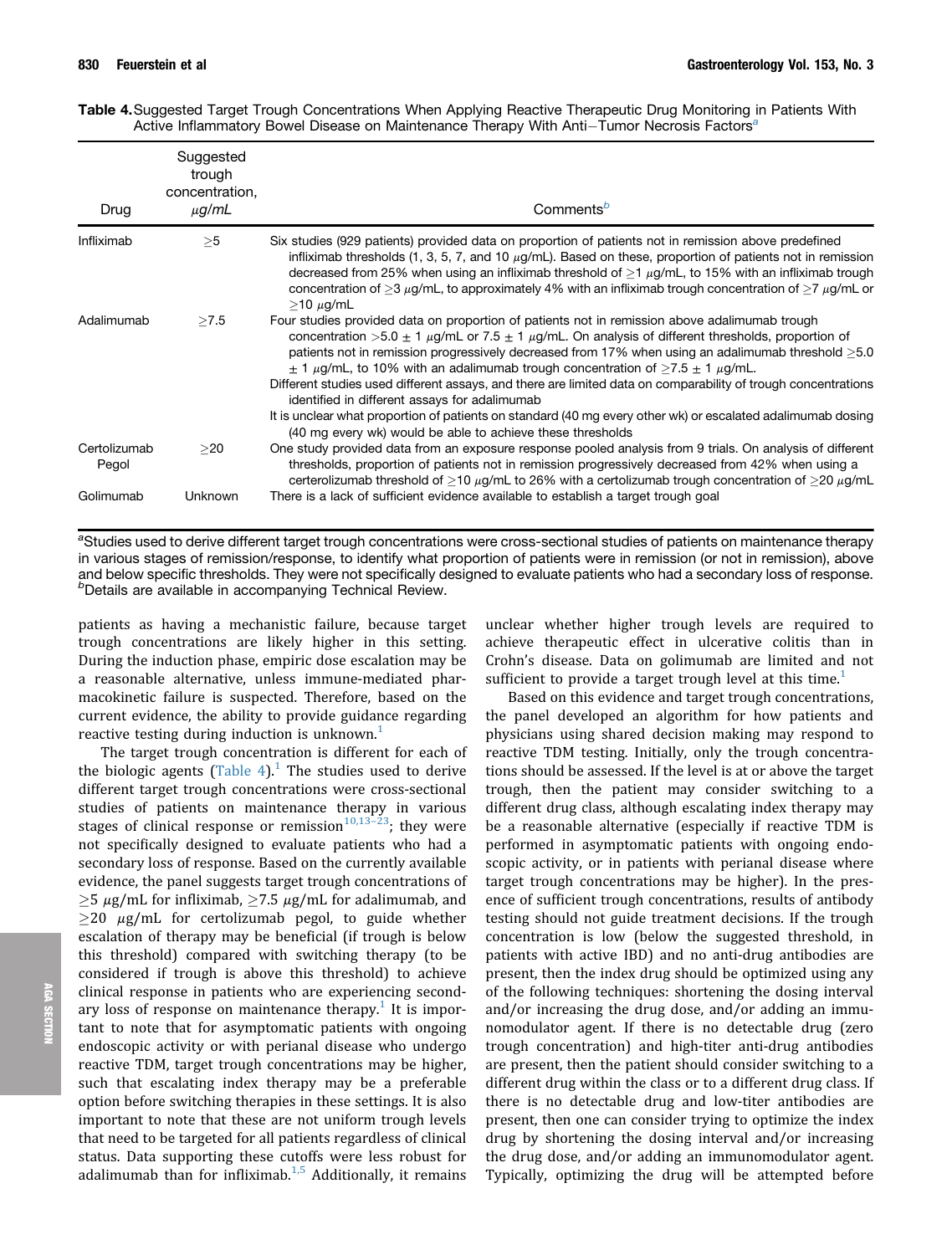changing to a different drug within the class or switching to a new drug class, although some might opt to change to a different drug within the class or switch to a new drug class. It should be noted that the reporting of anti-drug antibodies is variable between commercial assays, with some assays being very sensitive for detecting very-low-titer antibodies of limited clinical significance. Uniform thresholds for clinically relevant antibody titers are lacking. At this time, it is unclear how antibodies affect drug efficacy when both active drug and antibodies are detected. In cases of low trough concentrations and low or high anti-drug antibodies, the evidence to clarify optimal management is lacking.

Recommendation: In adult patients with quiescent IBD treated with anti-TNF agents, the AGA makes no recommendation regarding the use of routine proactive therapeutic drug monitoring. No recommendation, knowledge gap.

At this time, the relative benefit vis-à-vis harms of routine proactive TDM in patients with quiescent IBD treated with anti-TNF therapy is uncertain. Although a benefit is biologically conceivable (presence of exposure-response relationship between trough concentration and clinical and endoscopic response, inter-individual variability in pharmacokinetics, especially the negative impact of anti-drug antibodies on drug clearance and efficacy), there is concern for harm, especially due to premature switching away from index therapy (due to limited understanding of significance of low-titer anti-drug antibodies, resulting in inconsistent interpretation of anti-drug antibody titers and trough concentrations). While selective use of proactive TDM after careful consideration may be beneficial, current evidence supporting routine, proactive TDM is limited and the overall benefits of this strategy remain uncertain. Therefore, because of this knowledge gap and need for further studies, no recommendation can be made regarding this question.

There were no RCTs or comparative observational studies comparing a priori proactive TDM for achieving remission and thus, indirect evidence was utilized. The single RCT on this topic was the TAXIT (Trough Concentration Adapted Infliximab Treatment) study by Vande Casteele et al, $^{24}$  $^{24}$  $^{24}$  in which all patients were first dose optimized to achieve an infliximab trough of  $3-7 \mu g/mL$ . Once this target was reached, patients were randomized to proactive TDM vs no TDM. While initial dose optimization in a subset of patients with low trough concentrations resulted in an increase in the proportion of patients achieving clinical and biochemical remission, once the initial dose optimization was achieved with TDM, the proportion of patients achieving remission at 1 year with routine proactive TDM vs no TDM was not different (RR, 1.04; 95% CI, 0.88-1.[24](#page-7-0)).<sup>24</sup> While this study indicates that an initial TDM for dose optimization may be beneficial, further routine repeated TDM (eg, before every dose of infliximab) does not show any additional benefit at 1 year. This study provided only indirect evidence to answer the question of routine TDM because all patients were initially optimized to a goal trough of  $3-7 \mu g/mL$ . There was no comparator arm in this initial drug optimization phase and,

therefore, while the findings indicate an increase in proportion of patients in remission who had low drug levels optimized and a cost savings by dose reduction in those with a supratherapeutic trough concentration, the true effects of these changes long-term from routine proactive TDM remain unknown. $1,24$  This study does not answer the question regarding the benefit of a one-time routine proactive TDM or timing of drug optimization on clinical outcomes. One important finding of the TAXIT study was that at 1 year, the patients who did not receive proactive TDM had higher rates of anti-drug antibodies and undetectable infliximab trough levels. This might presumably increase the risk of disease flares and treatment failure in the long term. However, given the limited duration of follow-up in the TAXIT study, the evidence to answer this is unknown. In another single-center, retrospective observational study by Vaughn et al, $^{25}$  $^{25}$  $^{25}$  patients who underwent routine proactive TDM before each infliximab infusion were less likely to discontinue infliximab due to disease flares or infusion reaction compared with patients who did not undergo TDM.

Overall, the evidence from the TAXIT study was considered very low quality due to very serious indirectness and imprecision from the wide CIs and summary estimate near unity. Similarly, evidence from Vaughn et al<sup>[25](#page-7-0)</sup> was also very low quality due to the retrospective design of this study and that patients were selected for routine proactive TDM, which may have resulted in significant selection bias. Additionally, the limited data on direct patient-relevant clinical outcomes limit the strength of the evidence from this study and its overall generalizability. $<sup>1</sup>$  $<sup>1</sup>$  $<sup>1</sup>$ </sup>

Post-hoc analysis from clinical trials of induction therapy of anti-TNF drugs indicates an exposure-response relationship and patients with higher trough levels between weeks 4 and [1](#page-6-0)4 were more likely to achieve remission.<sup>1</sup> This is further supported by the data from Vande Casteele et al,  $\sim$ who noted that uniform dose optimization resulted in an increase in proportion of patients in clinical remission (from 65% pre-optimization to 88% post-optimization). While this supports the notion that early optimization of therapy based on proactive TDM testing can be helpful, the magnitude of benefit for patient-important outcomes, long-term benefit over reactive TDM, and frequency of assessments in proactive TDM are unclear.<sup>[1](#page-6-0)</sup>

Routine proactive TDM may not be without harm. Because target trough concentrations for asymptomatic patients under routine care are unclear and the significance of low-titer anti-drug antibodies is unclear, testing can lead to therapeutic dilemmas and inappropriate treatment changes, particularly due to premature switching to different drugs in patients who are otherwise in remission. Also, the frequency with which TDM needs to be repeated for routine proactive TDM and after a drug-dosing change is also unclear. The cost associated with this is variable based on the different assay costs, as well as downstream costs of treatment changes. Additional well-designed RCTs with direct patient-relevant outcomes from routine proactive TDM compared with no TDM are still needed to answer whether routine proactive TDM should be performed and, if it is performed, how often TDM should be checked.<sup>[1](#page-6-0)</sup>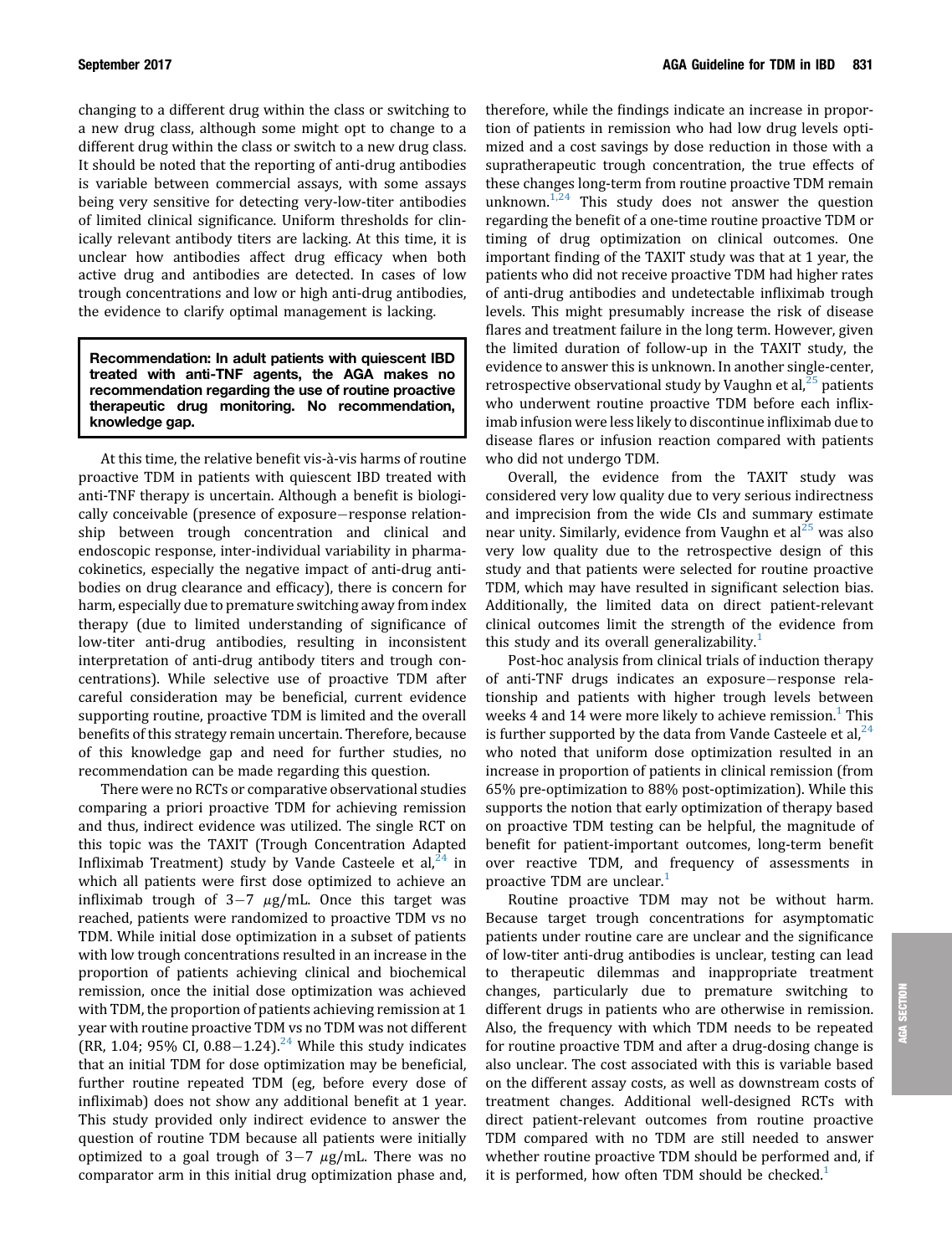Recommendation: In adult patients with IBD being started on thiopurines, the AGA suggests routine TPMT testing (enzymatic activity or genotype) to guide thiopurine dosing. Conditional recommendation, low quality of evidence.

Comment: Routine laboratory monitoring, including complete blood count (CBC), should be performed, regardless of TPMT testing results.

The guideline panel conditionally recommends routine TPMT testing before starting a thiopurine based on lowquality evidence. While available evidence suggests that there may not be significant benefit of this strategy over empiric weight-based dosing at a population level, a very small subset of patients who are homozygous for TPMT are at risk for considerable harm due to severe neutropenia and infections, if treated with empiric weightbased dosing.

There are 3 RCT studies comparing TPMT testing to no testing with empiric weight-based thiopurine dosing.<sup>[26](#page-7-0)-[28](#page-7-0)</sup> Genotype was utilized in 2 studies and enzymatic activity in 1 study. In these studies, patients with a normal enzyme/genotype started full-dose thiopurine, while those with intermediate enzymatic activity/heterozygous genotype had a 50% dose reduction. Those with low/absent enzyme activity or homozygous genotype were not given the drug or were given a reduced dose at  $0-10\%$  of the initiation dose. In the 1145 patients included in the studies, only  $0.17\%$  (n = 2) were homozygous. Hematologic adverse events and treatment discontinuation were used as surrogate outcomes for benefits of TPMT testing. There was no significant difference in either outcome based on TPMT testing, with the relative risk of hematologic events of 0.94 (95% CI,  $0.59-1.50$ ) and treatment discontinuation of 1.09 (95% CI, 0.94 $-1.27$ ). Additionally, there was also no significant difference in clinical remission in these groups based on TPMT checking (RR, 1.03; 95% CI,  $0.84 - 1.27$ ). However, if an individual is intermediate enzymatic activity/heterozygous genotype or homozygous genotype/low enzymatic activity, then TPMT testing to guide dosing was associated with an 89% risk reduction of hematologic adverse events.  $26-28$  $26-28$  $26-28$  Therefore, although the risk of harm from not testing a TPMT level before initiating therapy is minimal in most cases, there is considerable risk of harm in the 0.3% patients who are homozygous genotype or have low/absent TPMT enzymatic activity. While this risk may be mitigated by routine laboratory CBC checking, adherence to regular monitoring in clinical practice is suboptimal. $^{29}$  $^{29}$  $^{29}$  It is therefore important to continue to perform routine laboratory monitoring with CBC and liver enzyme monitoring after starting a thiopurine regardless of the TPMT testing results $<sup>1</sup>$  $<sup>1</sup>$  $<sup>1</sup>$ </sup>

The evidence supporting this recommendation was considered low quality due to the indirectness of the surrogate outcomes studied—hematologic adverse events and treatment discontinuation. Additionally, the evidence was further rated down for serious imprecision given the wide CIs crossing unity and the low event rate.

Recommendation: In adult patients treated with thiopurines with active IBD or adverse effects thought to be due to thiopurine toxicity, the AGA suggests reactive thiopurine metabolite monitoring to guide treatment changes. Conditional recommendation, very low quality of evidence. Comment: When measuring thiopurine metabolite monitoring in patients with active IBD-related symptoms, we suggest a target 6-thioguanine (6-TGN) cutoff between 230 and 450 pmol/8  $\times$  10<sup>8</sup> red blood cells (RBCs) when used as monotherapy; optimal 6-TGN cutoff when thiopurines are used in combination with anti-TNF agents is uncertain.

The panel conditionally recommends in favor of reactive testing of thiopurine metabolites in patients with active IBD based on very low quality evidence. There were no RCTs available to answer this question. In a retrospective observational study of 60 patients with active IBD treated with thiopurines, response to therapy was categorized based on whether patients received treatment concordant with TDM algorithm vs treatment discordant with TDM algorithm.<sup>30</sup> The TDM algorithm suggested thiopurine dose optimization if their 6-TGN level was low (<230 pmol/8  $\times$  10<sup>8</sup> RBCs) and switching to a different medication if 6-TGN level was adequate. Patients who received algorithmic-concordant care were significantly more likely to respond to a therapeutic change compared with patients who received algorithmdiscordant care (RR, 5.15; 95% CI, 1.82-14.56).<sup>30</sup>

Overall, the level of evidence was very low quality due to observational study design, imprecision from the small study size, and indirectness from the study comparison groups.<sup>[1](#page-6-0)</sup>

The target 6-TGN metabolite cutoff between 230 and 450 pmol/8  $\times$  10<sup>8</sup> RBCs when used as monotherapy is based on limited studies.<sup>[1](#page-6-0)</sup> The 6-TGN levels  $\geq$ 230 pmol/8  $\times$  10<sup>8</sup> RBCs were associated with 40% higher rates of remission (RR, 1.4; 95% CI, 1.2–1.6) compared with levels  $\langle 230 \text{ pmol}/8 \times 10^8$ RBCs. However, it is unclear whether this target 6-TGN concentration applies when thiopurines are used in combination with anti-TNF agents, where one of the reasons for combination therapy is to reduce the risk of immunogenicity, rather than independently targeting remission. Although lower targets have been suggested, current evidence fails to identify a target threshold. $<sup>1</sup>$  $<sup>1</sup>$  $<sup>1</sup>$ </sup>

Potential harms associated reactive TDM testing include the additional burden of intensified laboratory monitoring necessary with each dose adjustment and the potential for delaying alternative effective therapies in patients not responding to thiopurines. $<sup>1</sup>$  $<sup>1</sup>$  $<sup>1</sup>$ </sup>

Recommendation: In adult patients with quiescent IBD treated with thiopurines, the AGA suggests against routine thiopurine metabolite monitoring. Conditional recommendation, very low quality of evidence.

The guideline panel conditionally recommended against routine testing of thiopurine metabolites in patients with quiescent IBD. There were 2 RCT trials of 107 patients on azathioprine that investigated routine thiopurine metabolite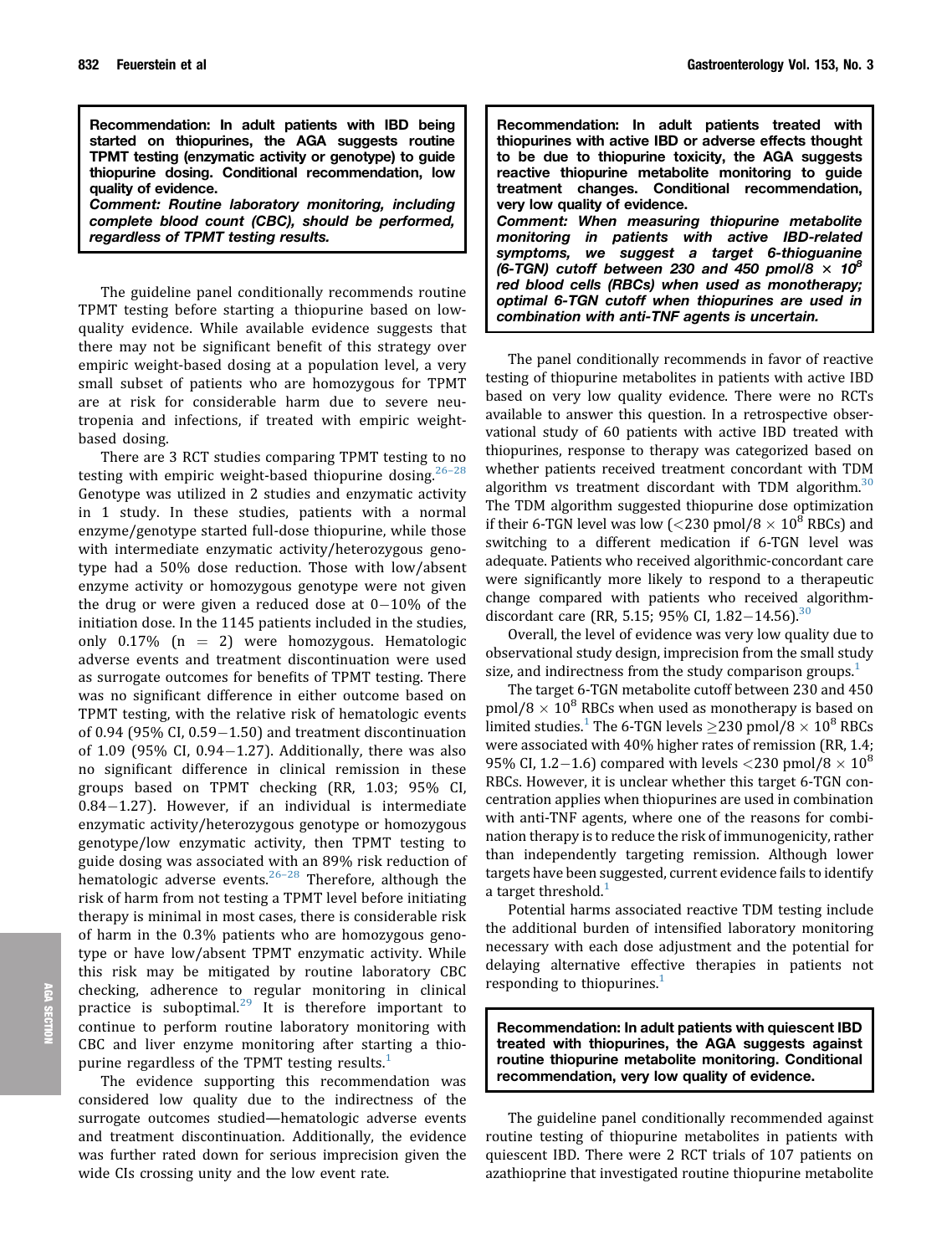<span id="page-6-0"></span>monitoring to achieve a 6-TGN concentration of  $250-400$ pmol/8  $\times$  10<sup>8</sup> RBCs compared with standard weight-based dosing determined by TPMT testing. $31,32$  There was no significant difference in the rate of achieving clinical remission  $(RR, 1.44; 95\% CI, 0.59-3.52)$  or serious adverse events  $(RR, 1.44; 95\%)$ 1.20; 95% CI,  $0.50-2.91$ ) with routine thiopurine metabolite monitoring compared with standard dosing.<sup>[31,32](#page-7-0)</sup> Of note, these studies were not performed in patients on combination therapy with anti-TNF agents and provided limited ability to optimize thiopurine therapy (only thiopurine dose escalation was permitted in patients with 6-TGN  $\langle 230 \text{ pmol}/8 \times 10^8 \rangle$ RBCs and alternative strategies such adding allopurinol was not permitted). Therefore, data from these studies cannot be extrapolated to the management of thiopurines when used in combination with an anti-TNF agent. $<sup>1</sup>$ </sup>

The evidence supporting this recommendation was very low. Neither study achieved their recruitment target resulting in a concern for high risk of bias. Additionally, the quality of the studies was downgraded for having both serious inconsistency ( $I^2 > 50\%$ ) and imprecision (wide CIs).<sup>1</sup>

Potential harms associated with this strategy include the additional burden of intensified laboratory monitoring necessary with each dose adjustment and the potential for delaying alternative effective therapies in patients not responding to thiopurines. Therefore, based on the current evidence, the benefit of routine TDM over standard weightbased thiopurine dosing is uncertain.<sup>1</sup>

## Summary

These practice guideline recommendations for TDM in IBD were developed using the GRADE framework and in adherence with the standards for guideline development set forth by the Institute of Medicine for the creation of trustworthy guidelines.<sup>6,7</sup> The current evidence supports the use of reactive TDM to guide treatment changes in patients with active IBD who are being treated with anti-TNF agents or thiopurines. However, there is insufficient evidence to inform on the use of routine proactive TDM with anti-TNF agents in patients with quiescent disease. For thiopurines, routine proactive thiopurine metabolite monitoring is not recommended in patients with quiescent IBD. Current evidence supports testing for TPMT enzyme or genotype before initiation of a thiopurine. However, this is not a replacement for routine laboratory monitoring with CBC and liver enzymes after starting therapy with a thiopurine. To further provide guidance on how to implement this guideline in practice, a clinical decision support tool on when to perform TDM and how to interpret TDM when patients are taking an anti-TNF agent or a thiopurine has been provided. $33$ 

There are several knowledge gaps in TDM that have been identified for which prospective observational and RCTs are warranted, which have been highlighted in the Technical Review that accompanies this guideline.<sup>1</sup> It is unclear whether TDM should be performed during induction therapy in patients with suboptimal response (as opposed to empiric dose escalation) and, if it is performed, what the target trough concentrations should be. Similarly, target trough concentrations when performed in the reactive setting in

patients on maintenance therapy with different agents is unclear, and whether it should be different based on disease phenotype, disease state, and treatment target (clinical remission vs mucosal healing). Further studies are also needed to better define clinically meaningful vs insignificant anti-drug antibodies, based on titers and/or persistence on repeated testing, and at which titers can anti-drug antibodies be suppressed before needing to change drug therapies. Additionally, well-designed RCTs are needed that compare routine proactive TDM vs reactive TDM, and empiric dosing changes on patient relevant outcomes, and also the frequency and timing of proactive TDM. Finally, as newer biologic agents are approved, the use of TDM to optimize these drugs will need to be evaluated.

## **References**

- 1. [Vande Casteele N, Herfarth H, Katz J, et al. American](http://refhub.elsevier.com/S0016-5085(17)35963-2/sref1) [Gastroenterological Association Institute technical re](http://refhub.elsevier.com/S0016-5085(17)35963-2/sref1)[view on the role of therapeutic drug monitoring in the](http://refhub.elsevier.com/S0016-5085(17)35963-2/sref1) management of infl[ammatory bowel diseases. Gastro](http://refhub.elsevier.com/S0016-5085(17)35963-2/sref1)[enterology 2017;153:835](http://refhub.elsevier.com/S0016-5085(17)35963-2/sref1)–[857](http://refhub.elsevier.com/S0016-5085(17)35963-2/sref1).
- 2. [Colombel JF, Narula N, Peyrin-Biroulet L. Management](http://refhub.elsevier.com/S0016-5085(17)35963-2/sref2) [strategies to improve outcomes of patients with in](http://refhub.elsevier.com/S0016-5085(17)35963-2/sref2)flam[matory bowel diseases. Gastroenterology 2017;](http://refhub.elsevier.com/S0016-5085(17)35963-2/sref2) [152:351](http://refhub.elsevier.com/S0016-5085(17)35963-2/sref2)–[361 e5.](http://refhub.elsevier.com/S0016-5085(17)35963-2/sref2)
- 3. [European Medicines Agency. Guideline on Bioanalytical](http://refhub.elsevier.com/S0016-5085(17)35963-2/sref3) [Method Validation. London: European Medicine Agency,](http://refhub.elsevier.com/S0016-5085(17)35963-2/sref3) [2009](http://refhub.elsevier.com/S0016-5085(17)35963-2/sref3).
- 4. [US Food and Drug Administration. Guidance for Industry:](http://refhub.elsevier.com/S0016-5085(17)35963-2/sref4) [Bioanalytical Method Validation. Silver Springs, MD: US](http://refhub.elsevier.com/S0016-5085(17)35963-2/sref4) [Food and Drug Administration, 2013.](http://refhub.elsevier.com/S0016-5085(17)35963-2/sref4)
- 5. [Bodini G, Giannini EG, Furnari M, et al. Comparison of](http://refhub.elsevier.com/S0016-5085(17)35963-2/sref5) [two different techniques to assess adalimumab trough](http://refhub.elsevier.com/S0016-5085(17)35963-2/sref5) [levels in patients with Crohn](http://refhub.elsevier.com/S0016-5085(17)35963-2/sref5)'s disease. J Gastrointestin [Liver Dis 2015;24:451](http://refhub.elsevier.com/S0016-5085(17)35963-2/sref5)–[456.](http://refhub.elsevier.com/S0016-5085(17)35963-2/sref5)
- 6. [Graham R, Mancher M, Wolman DM, et al. Clinical](http://refhub.elsevier.com/S0016-5085(17)35963-2/sref6) [Practice Guidelines We Can Trust. Washinton, DC:](http://refhub.elsevier.com/S0016-5085(17)35963-2/sref6) [National Academies Press, 2011.](http://refhub.elsevier.com/S0016-5085(17)35963-2/sref6)
- 7. [Sultan S, Falck-Ytter Y, Inadomi JM. The AGA institute](http://refhub.elsevier.com/S0016-5085(17)35963-2/sref7) [process for developing clinical practice guidelines part](http://refhub.elsevier.com/S0016-5085(17)35963-2/sref7) [one: grading the evidence. Clin Gastroenterol Hepatol](http://refhub.elsevier.com/S0016-5085(17)35963-2/sref7) [2013;11:329](http://refhub.elsevier.com/S0016-5085(17)35963-2/sref7)–[332](http://refhub.elsevier.com/S0016-5085(17)35963-2/sref7).
- 8. [Steenholdt C, Brynskov J, Thomsen O, et al. Individu](http://refhub.elsevier.com/S0016-5085(17)35963-2/sref8)[alised therapy is more cost-effective than dose intensi](http://refhub.elsevier.com/S0016-5085(17)35963-2/sref8)fi[cation in patients with Crohn](http://refhub.elsevier.com/S0016-5085(17)35963-2/sref8)'s disease who lose [response to anti-TNF treatment: a randomised,](http://refhub.elsevier.com/S0016-5085(17)35963-2/sref8) [controlled trial. Gut. Volume 2014;63:919](http://refhub.elsevier.com/S0016-5085(17)35963-2/sref8)–[927](http://refhub.elsevier.com/S0016-5085(17)35963-2/sref8).
- 9. [Paul S, Del Tedesco E, Marotte H, et al. Therapeutic drug](http://refhub.elsevier.com/S0016-5085(17)35963-2/sref9) monitoring of infl[iximab and mucosal healing in in](http://refhub.elsevier.com/S0016-5085(17)35963-2/sref9)flam[matory bowel disease: a prospective study. In](http://refhub.elsevier.com/S0016-5085(17)35963-2/sref9)flamm [Bowel Dis 2013;19:2568](http://refhub.elsevier.com/S0016-5085(17)35963-2/sref9)–[2576](http://refhub.elsevier.com/S0016-5085(17)35963-2/sref9).
- 10. [Roblin X, Marotte H, Rinaudo M, et al. Association be](http://refhub.elsevier.com/S0016-5085(17)35963-2/sref10)[tween pharmacokinetics of adalimumab and mucosal](http://refhub.elsevier.com/S0016-5085(17)35963-2/sref10) healing in patients with infl[ammatory bowel diseases.](http://refhub.elsevier.com/S0016-5085(17)35963-2/sref10) [Clin Gastroenterol Hepatol 2014;12:80](http://refhub.elsevier.com/S0016-5085(17)35963-2/sref10)–[84.e2.](http://refhub.elsevier.com/S0016-5085(17)35963-2/sref10)
- 11. [Yanai H, Lichtenstein L, Assa A, et al. Levels of drug and](http://refhub.elsevier.com/S0016-5085(17)35963-2/sref11) [antidrug antibodies are associated with outcome of in](http://refhub.elsevier.com/S0016-5085(17)35963-2/sref11)[terventions after loss of response to in](http://refhub.elsevier.com/S0016-5085(17)35963-2/sref11)fliximab or adali[mumab. Clin Gastroenterol Hepatol 2015;13:522](http://refhub.elsevier.com/S0016-5085(17)35963-2/sref11)–[530.](http://refhub.elsevier.com/S0016-5085(17)35963-2/sref11)